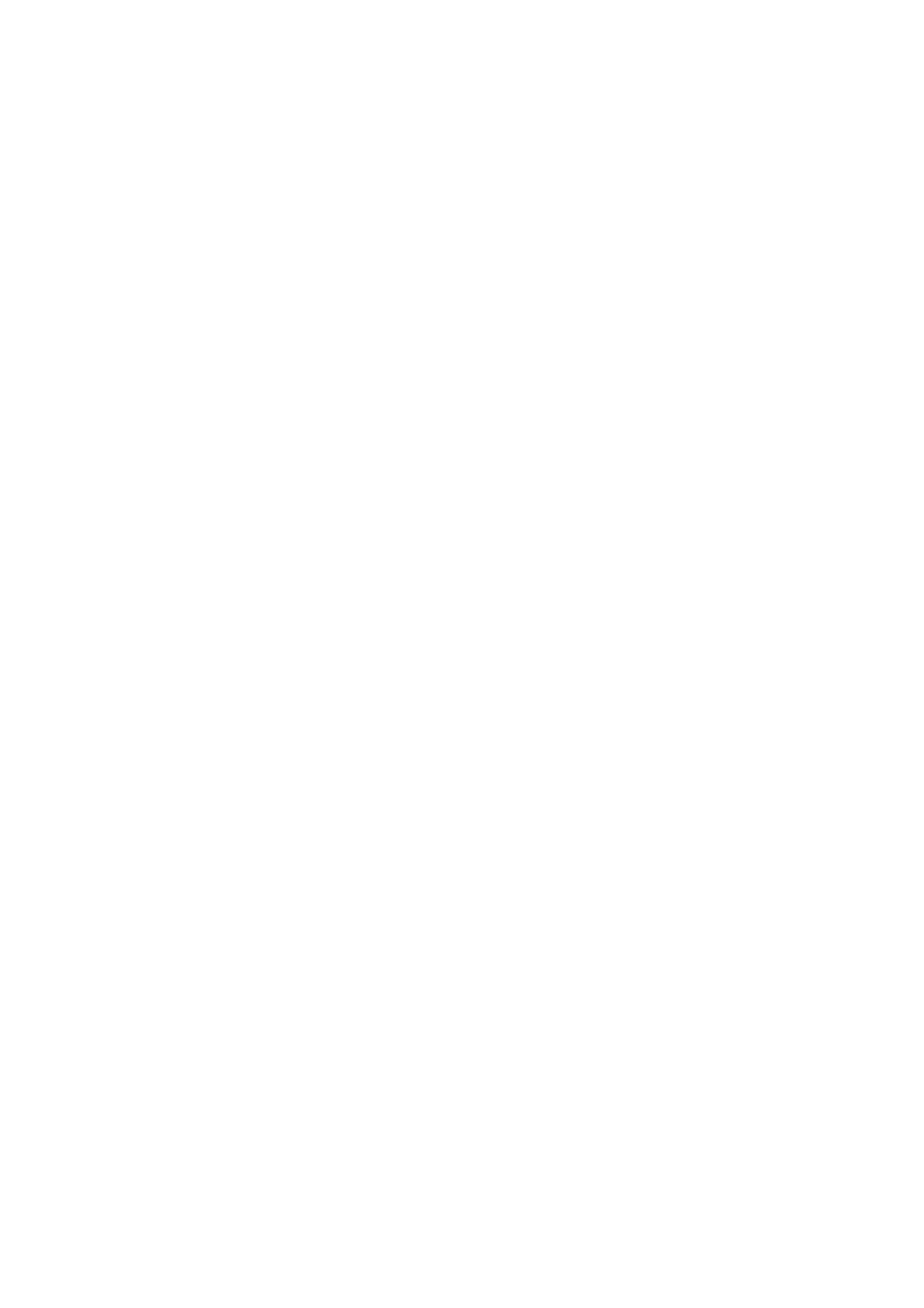## **1 Apologies**

Resolution number IMSB/2016/3

MOVED by K MacDonald, seconded by L Ngamane:

That the Independent Māori Statutory Board:

a) accept the apology from K Wilson for absence.

**CARRIED**

#### **2 Declaration of Interest**

There were no declarations of interest.

#### **3 Confirmation of Minutes**

Resolution number IMSB/2016/4

MOVED by K MacDonald, seconded by L Ngamane:

That the Independent Māori Statutory Board:

a) confirm the ordinary minutes of its meeting, held on Monday, 4 April 2016, including the confidential section, as a true and correct record.

## **CARRIED**

## **4 Extraordinary Business**

The Chair with consent of the meeting agreed that the item Risk assessment for the Board Members be considered under Extraordinary Business in the Public Excluded section of this meeting.

## **5 Financial Report for February 2016**

Resolution number IMSB/2016/5 MOVED by J Smith, seconded by G Wilcox: That the Independent Māori Statutory Board: a) receives this financial report to  $29<sup>th</sup>$  February 2016.

**CARRIED**

## **6 Financial Report to 31 March 2016**

Resolution number IMSB/2016/6

MOVED by J Smith, seconded by G Wilcox:

That the Independent Māori Statutory Board:

a) Receives this Financial Report to 31 March 2016.

#### **CARRIED**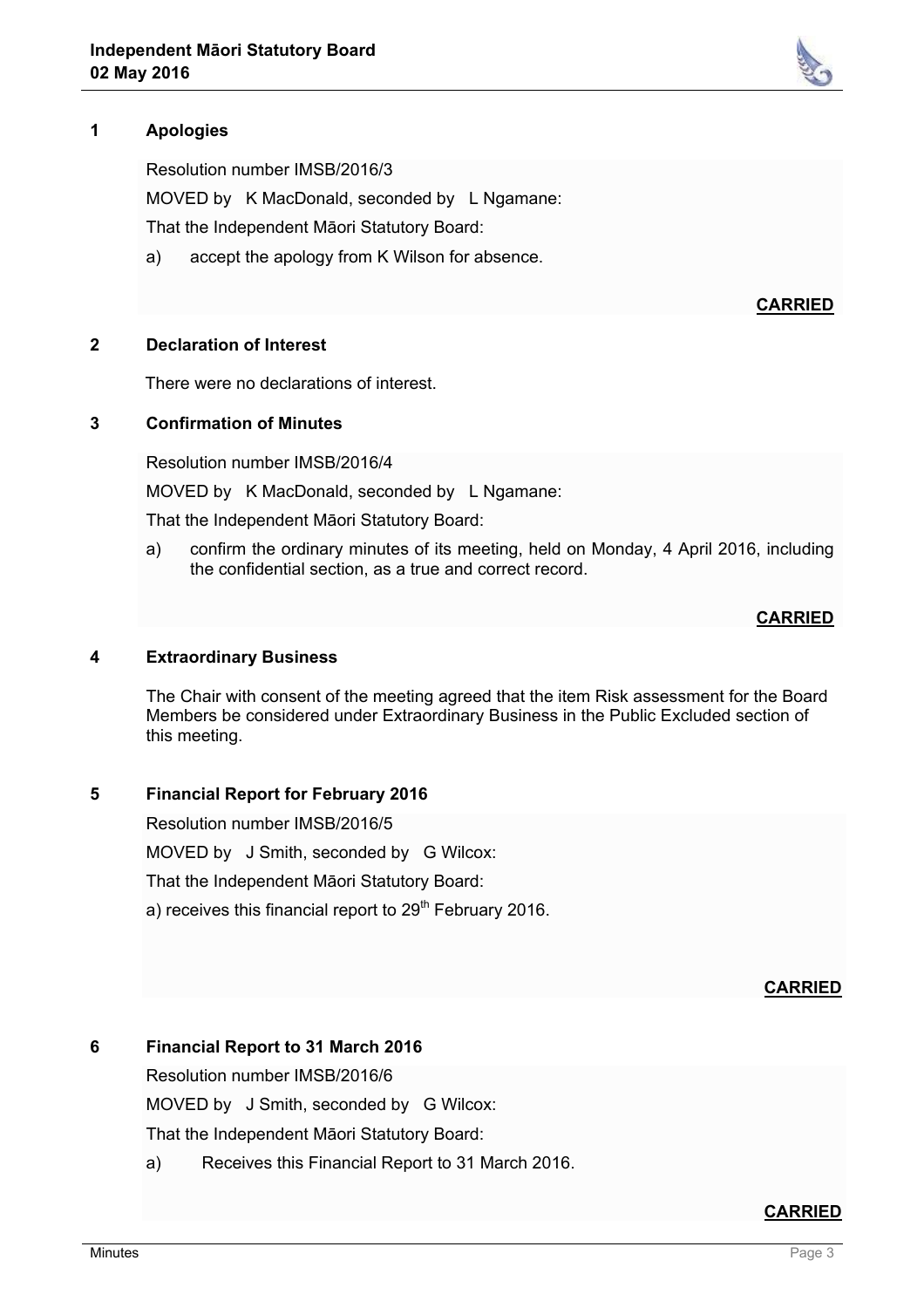

## **7 Board Priorities Progress Report May 2016**

Resolution number IMSB/2016/7

MOVED by G Wilcox, seconded by L Ngamane:

That the Independent Māori Statutory Board:

a) receive the Board Priorities Progress Report May 2016.

## **CARRIED**

## **8 Update Report on the Auckland Plan Refresh**

Resolution number IMSB/2016/8

MOVED by L Ngamane, seconded by P Clark:

That the Independent Māori Statutory Board:

a) receive the report on Update on Auckland Plan Refresh.

## **CARRIED**

## **9 Te Reo Maori Update Report**

Resolution number IMSB/2016/9

MOVED by G Wilcox, seconded by L Ngamane:

That the Independent Māori Statutory Board:

a) receives this update report on Te Reo Māori;

## Resolution number IMSB/2016/10

MOVED by G Wilcox, seconded by L Ngamane:

b) notes the long term approach that will be required to successfully implement council's Te Reo Māori Framework and the board's updated proposed Te Reo Māori Business Case.

## **CARRIED**

**CARRIED**

## **10 Update on housing matters**

Resolution number IMSB/2016/11

MOVED by Ngamane, seconded by Smith:

That the Independent Māori Statutory Board:

a) Receive the update on housing matters report.

## **CARRIED**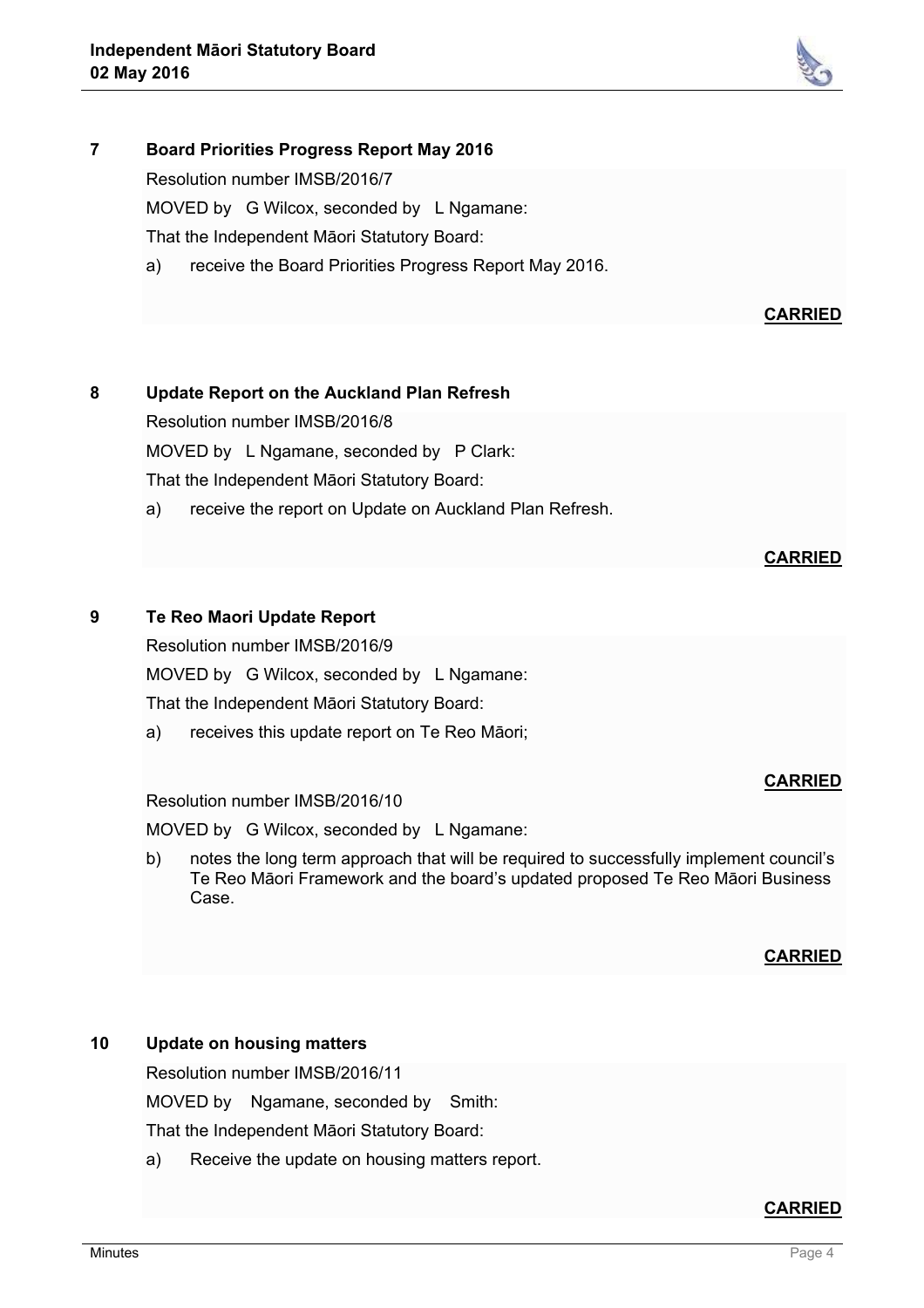

Resolution number IMSB/2016/12

MOVED by K MacDonald , seconded by P Clarke :

- b) Note the Auckland Council Chief Economist's report on "Housing supply, choice, and affordability" proposes a target affordability ratio of 1:5 (median house income: median house price) that has relevance to many Māori.
- c) Note the secretariat is monitoring the council to ensure it has a comprehensive and effective implementation plan for the relevant recommendations in the Auckland Council Chief Economist's report on "Housing supply, choice, and affordability" and balancing Maori Treaty rights to development.
- d) Note that the secretariat is providing advice to council to significantly improve their business case for the Whare for Life project that will be presented to the Finance and Performance Committee in May 2016.

**CARRIED**

## **11 The Māori Report for Tāmaki Makaurau**

Resolution number IMSB/2016/13

MOVED by G Wilcox, seconded by L Ngamane:

That the Independent Māori Statutory Board:

- a) receive the update on developing a framework for the proposed Māori Report for Tāmaki Makaurau.
- b) note the criteria for selecting headline indicators for the Māori Report outlined in this report and adopt the headline indicators proposed in this report (Appendix 1).
- c) note that the Māori Report 2016 will not contain any targets for the headline indicators but their development would be the focus of future work with Māori and stakeholders.
- d) establishing a process to refresh the Māori Plan.
- e) congratulate the secretariat and the great work that has been done to date on this matter

## **CARRIED**

## **12 Ports Study**

Resolution number IMSB/2016/14

MOVED by G Wilcox, seconded by K MacDonald:

That the Independent Māori Statutory Board:

a) receives this update report on the Ports Future Study.

## **CARRIED**

J Tamihere left the meeting. 11.26am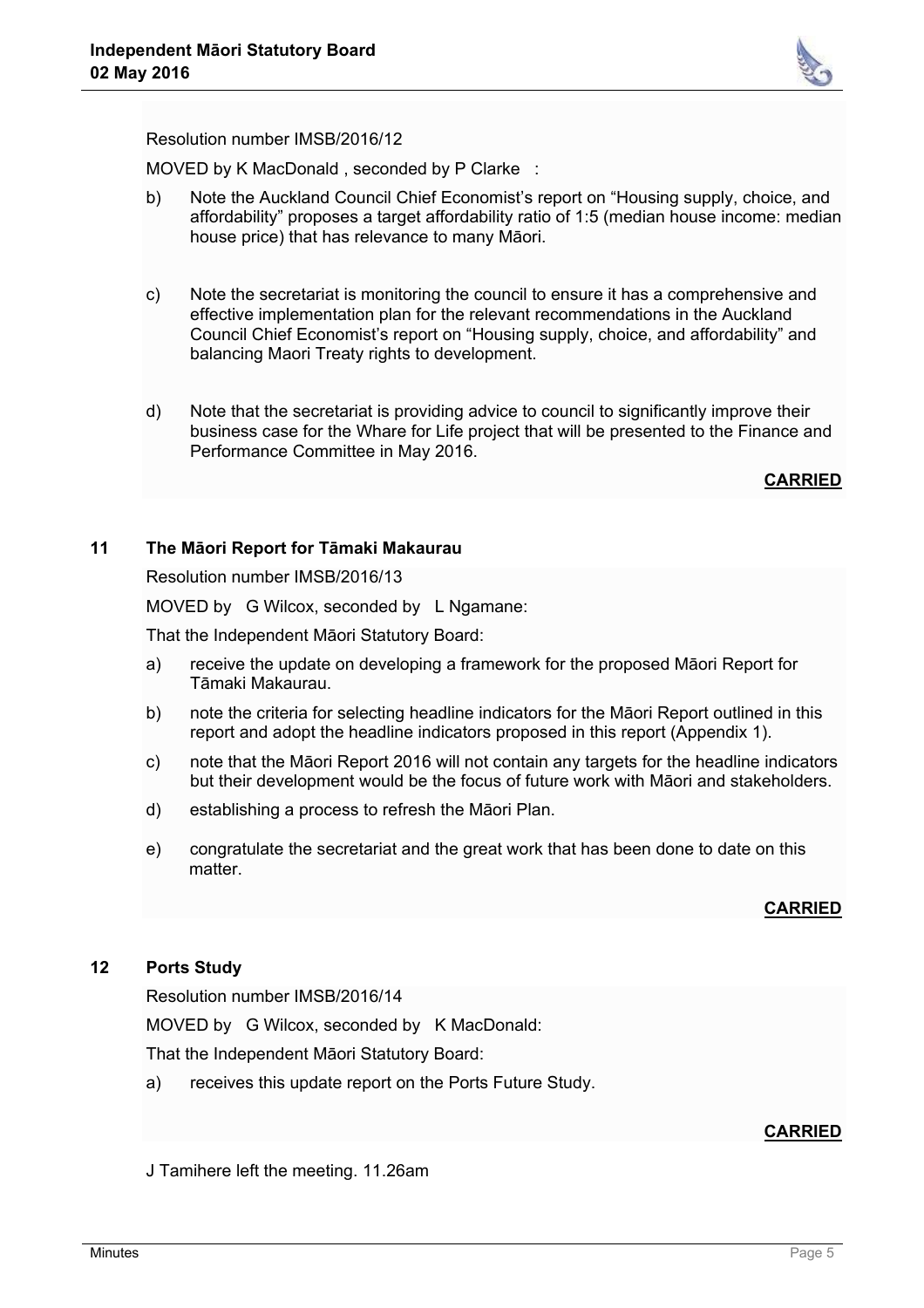

# **13 Update on Maori economy work by NZIER**

Resolution number IMSB/2016/15

MOVED by J Smith, seconded by L Ngamane: That the Independent Māori Statutory Board:

a) receives this update on the NZIER work.

**14 Data Strategy Report**

Resolution number IMSB/2016/16 MOVED by J Smith, seconded by P Clark: That the Independent Māori Statutory Board:

a) receive the Data Strategy Report.

**CARRIED**

**CARRIED**

## **15 Procedural motion to exclude the public**

Resolution number IMSB/2016/17

MOVED by L Ngamane, seconded by G Wilcox:

That the Independent Māori Statutory Board:

a) exclude the public from the following part(s) of the proceedings of this meeting.

The general subject of each matter to be considered while the public is excluded, the reason for passing this resolution in relation to each matter, and the specific grounds under section 48(1) of the Local Government Official Information and Meetings Act 1987 for the passing of this resolution follows.

This resolution is made in reliance on section 48(1)(a) of the Local Government Official Information and Meetings Act 1987 and the particular interest or interests protected by section 6 or section 7 of that Act which would be prejudiced by the holding of the whole or relevant part of the proceedings of the meeting in public, as follows:

| Reason for passing this resolution<br>in relation to each matter                                                                                                                   | Particular interest(s) protected<br>(where applicable)                                                                                                                                                                                         | Ground(s) under section 48(1) for<br>the passing of this resolution                                                                                                                             |
|------------------------------------------------------------------------------------------------------------------------------------------------------------------------------------|------------------------------------------------------------------------------------------------------------------------------------------------------------------------------------------------------------------------------------------------|-------------------------------------------------------------------------------------------------------------------------------------------------------------------------------------------------|
| The public conduct of the part of<br>the meeting would be likely to result<br>in the disclosure of information for<br>which good reason for withholding<br>exists under section 7. | $s7(2)(f)(i)$ – The free and frank<br>expression of opinions by or<br>between or to members of officers<br>or employees of any local authority,<br>or any persons to whom section<br>2(5) of this act applies, in the<br>course of their duty. | s48(1)(a)<br>The public conduct of the part of<br>the meeting would be likely to result<br>in the disclosure of information for<br>which good reason for withholding<br>exists under section 7. |

## **C1 Independent Māori Statutory Board Governance Manual Updates**